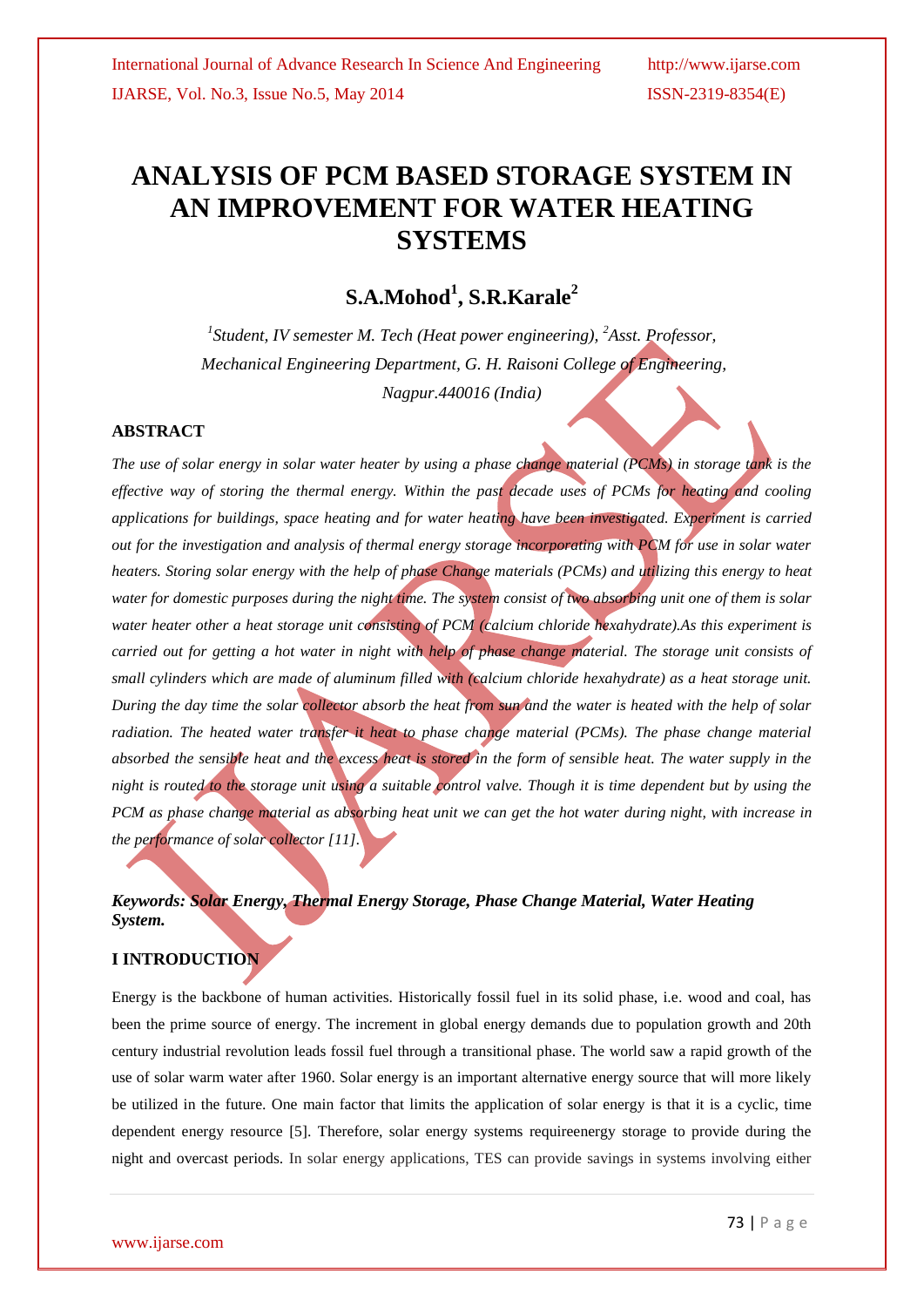simultaneous heating and cooling. Most TES applications involve a diurnal storage cycle. PCMs absorb and emit heat while maintaining a nearly constant temperature within the human comfort range 20 to 30° C

The main objective of the paper is to improve the output of solar water heater so that we can get a hot water during the night time or in winter seasons for domestic purpose, industrial purpose or in hospitality. By using CaCl2-6H2o salt hydrate inside the water storage tank which is an inorganic phase change material having melting point 29.8°C and latent heat 174KJ/Kg we can improve the performance of solar water heater.

The maximum development of these systems was not until 1970 due to the global oil crisis, leading to the search for alternative sources of energy such as wind, bio-fuels, solar energy, etc. There is a whole range of technological options designed to take advantage of the solar energy but only a few are popularly known, for example, the solar systems for hot water or photovoltaic systems to produce electricity. However, there are other technologies that are mature enough to be commercialized on a large scale that are unknown by most people. It is for this reason that parabolic solar concentrators are suitable for use in a wide variety of industrial processes which use thermal energy, such as dairy, processed waste, electricity, etc., replacing in this way the use of fossil fuels. It is well known that an effective solar furnace generally forms part of two categories. One is of type box; the other is with reflectors parabolic focusing.

### **1.1 Solar Energy Collectors**

A solar collector is a device for collecting solar radiation and transfers the energy to a fluid passing in contact with it. Utilization of solar energy requires solar collectors. These are general of two types.

1) Non- concentrating or flat plate type solar collector

2) Concentrating (focusing) type solar collector

The solar energy collector, with its associated absorber, is the essential component of any system for the conversation of solar radiation energy into more usable form (e.g. heat or electricity).In the non- concentrating type, the collector area (i.e. area that intercepts the solar radiation) is the same as the absorber area (i.e. area absorbing the solar radiation) . On the other hand, in concentrating collectors, the area intercepting the solar radiation is greater, sometimes hundreds of times greater than the absorber area. By means of concentrating collectors, much higher temperature can be obtained than with the non-concentrating type. Concentrating collectors mat be used to generate medium pressure steam [9].

### **1.2 Applications of solar thermal collectors**

1) Domestic water heating.

2) Industrial thermal process operations.

3) Electricity generation plants.

4) Solar water distillation plants. [9]

### **II THERMAL ENERGY STORAGE**

Energy plays an important role in conserving the energy and improves the reliability and performance of the systems. Energy storage is all the more important where the source is the intermittent such as solar energy .Energy storage can reduce the time or mismatch between energy supply and energy demand, thereby playing a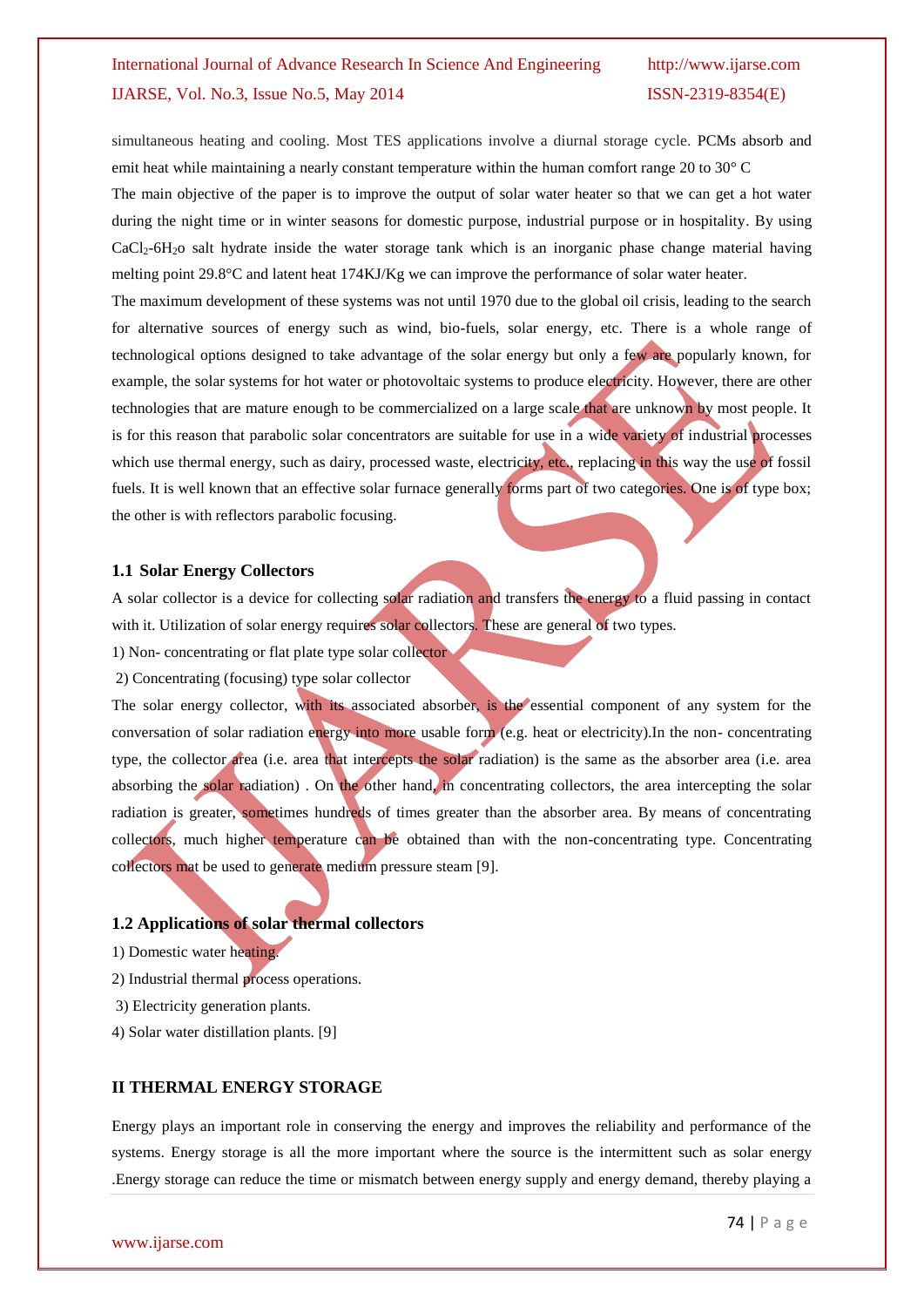vital role in energy conservation. Energy demands in the commercial, industrial, and utility sectors vary on daily, weekly, and seasonal bases. These demands can be matched with the helpof thermal energy storage (TES) systems that operate synergistically. The use of TES for thermal applications such as space and water heating, cooling, air-conditioning, and so on has recentlyreceived much attention. A variety of TES techniques have developed over the past four or five decades as industrial countries have become highly electrified.Many types of energy storage play an important role in energy conservation [10].

# **2.1 Thermal energy storage is classified as**

- **1) Sensible solid: i**) Liquid **ii**) Solid
- **2) Latent heat:** i) solid-solid ii) solid-liquid iii) liquid- gaseous.

The PCM to be used in the design of thermal-storage systems should passes desirable thermo, physical, kinetics and chemical properties which are as follows:

- 1) Suitable phase-transition temperature 1) High density.
- 2) High latent heat of transition. 2) Small volume change
- 3) Good heat transfer. 3) Phase equilibrium
- **a) Thermal properties b) Physical properties**
	-
	-

# **III EXPERIMENTAL SETUP**

Fig. 2.1 shows the schematic diagram of the experimental set, Experimental set-up can be divided in three parts as follows.

- 1) Storage tank with PCM (CaCl<sub>2</sub>.6H<sub>2</sub>O) based Thermal Energy Storage
- 2) Parabolic Collector.
- 3) Main Water Supply tank.



# **Fig. 2.1Experimental set up**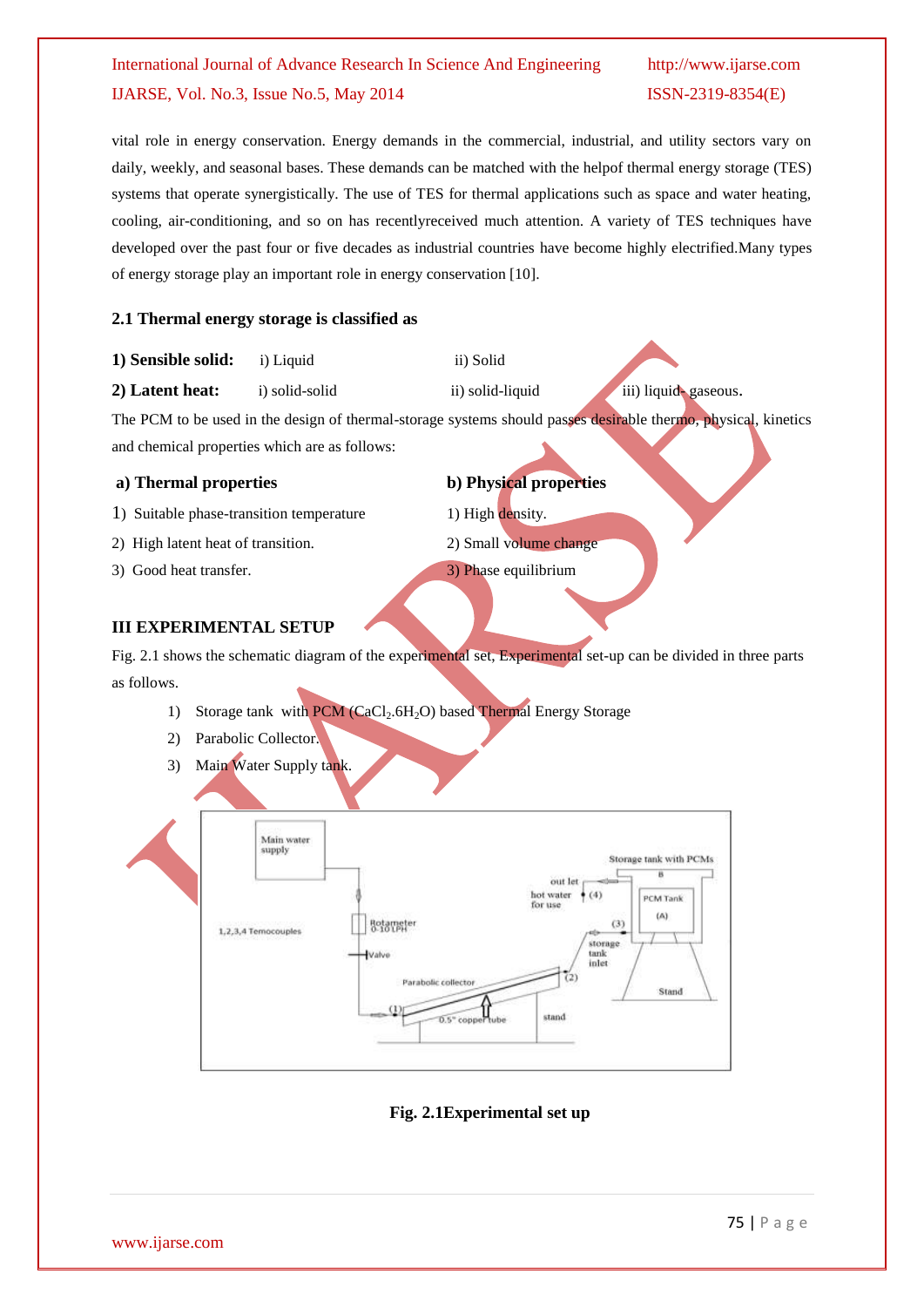### **IV EXPERIMENTAL INVESTIGATIONS**

**4.1 Experiment setup**: Experimental setup shown with the solar collector connected to the TES tank [6]. Set-up consists of storage tank with PCM. The PCM aluminum tank of with the dimensions of 200 mm width and height 260mm is kept inside the storage tank with dimensions of 400mm width and height of 500 mm with the capacity of 50 liters. The aluminum storage tank of water is insulated by puff (Polyurethane puff).

The aluminum storage tank of water is connected with solar collector and the solar collector is connected with the main storage tank of water. The thermocouple is fixed at five different locations to note down the temperature of HTF during the intervals of one hour, temperature of PCM. Pyranometer is used to measure the intensity of solar radiation during the day time.

**4.2 Experimental trial:** During the charging process the HTF is circulated through solar parabolic collector and TES storage tank. During the day time face the collector towards the sun. Start the experimentation from 8 a.m. Start the flow of water with 10 LPH so that the water will flow through the rotameter through the collector. Not down the first temperature  $(T_1)$  of water at rotameter. Not down second temperature  $(T_2)$  of water / HTF after the collector. Not down the HTF temperature  $(T_3)$  inside the TES tank. Not down the PCM temperature  $(T_4)$  and note down the HTF temperature outside of the tank. Now during the day time PCM storage inside tank absorb the heat form the HTF. During the day up to certain limit the PCM will absorb the heat from HTF and during the night time i.e. after the sunset the PCM will start to give the heat to water inside the storage tank. Due to this the experimentation we can get the hot water during the night up to temperature of 45  $^{\circ}$ C. The experimentation was carried out with and without PCM.

### **V RESULTS**

**[**

The temperature distributions of HTF with and without PCM in the TES tank for the constant mass flow rate are recorded during charging and discharging processes.

**Fig: 5.1** represent the curve of (HTF) with and without PCM. Experimental result shows that the temperature of HTF from time 6 to 9 p.m. without PCM is comparatively less than the temperature of HTF by using the (PCM).



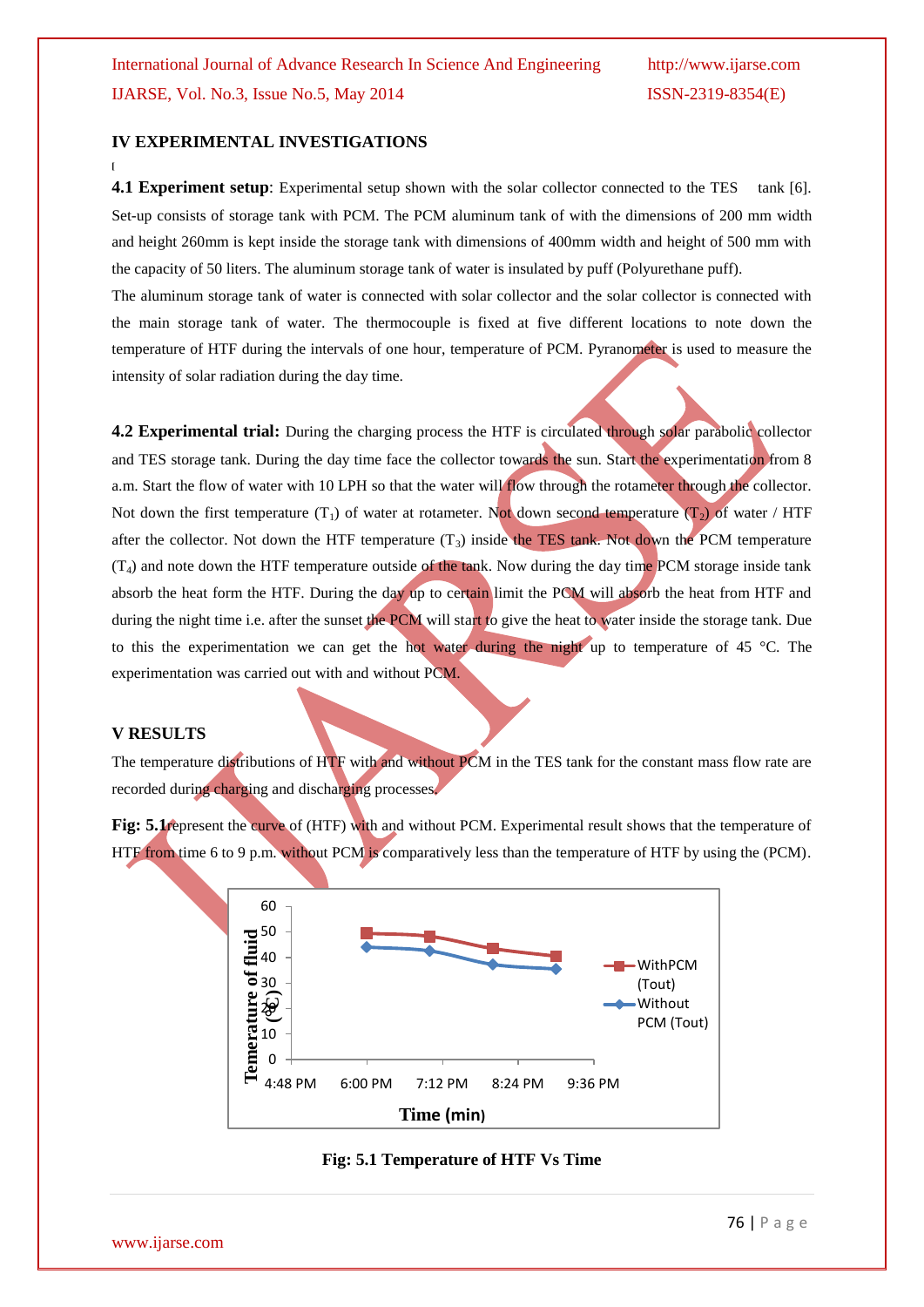Fig 5.2: represent the curve of temperature of (PCM) phase change material. As the tmperature of PCM start to increase upto certain limit can say that up to 4 p.m. As the PCM absorb the sensible heat of HTF stored in tank and release the heat during the night time. Due to this the temperature of water present in the tank get heated by sensibly up to 9 p.m or futher it ca also maintain the temperature of water for domestic use.





**Fig 5.3:** represent the collector efficency of the system. Graphical represet shows that the collector efficieny can obtained up to 3 p.m or 4 p.m after than the intensithy of solar radiation goes on dreasing as it is dependent on solar radiation or time dependent, but by using the (PCM) we can maintain the temperaure of water up to desirable limit as it not possible without PCM in the winter seasons.



**Fig: 5.3 Temperature of PCM Vs Time**

# **VI CONCLUSION**

Experimental set up have prepared to analysis the thermal performance of CaCl2.6H2O (calcium chloride hexahydrate) by using as PCM based Thermal energy storage for heating the cold water on the concept of free or night heating, which have been carried out to save the energy cost by this system. As result were compare with and without PCM for the same capacity of solar parabolic collector. Results shows that it is feasible and